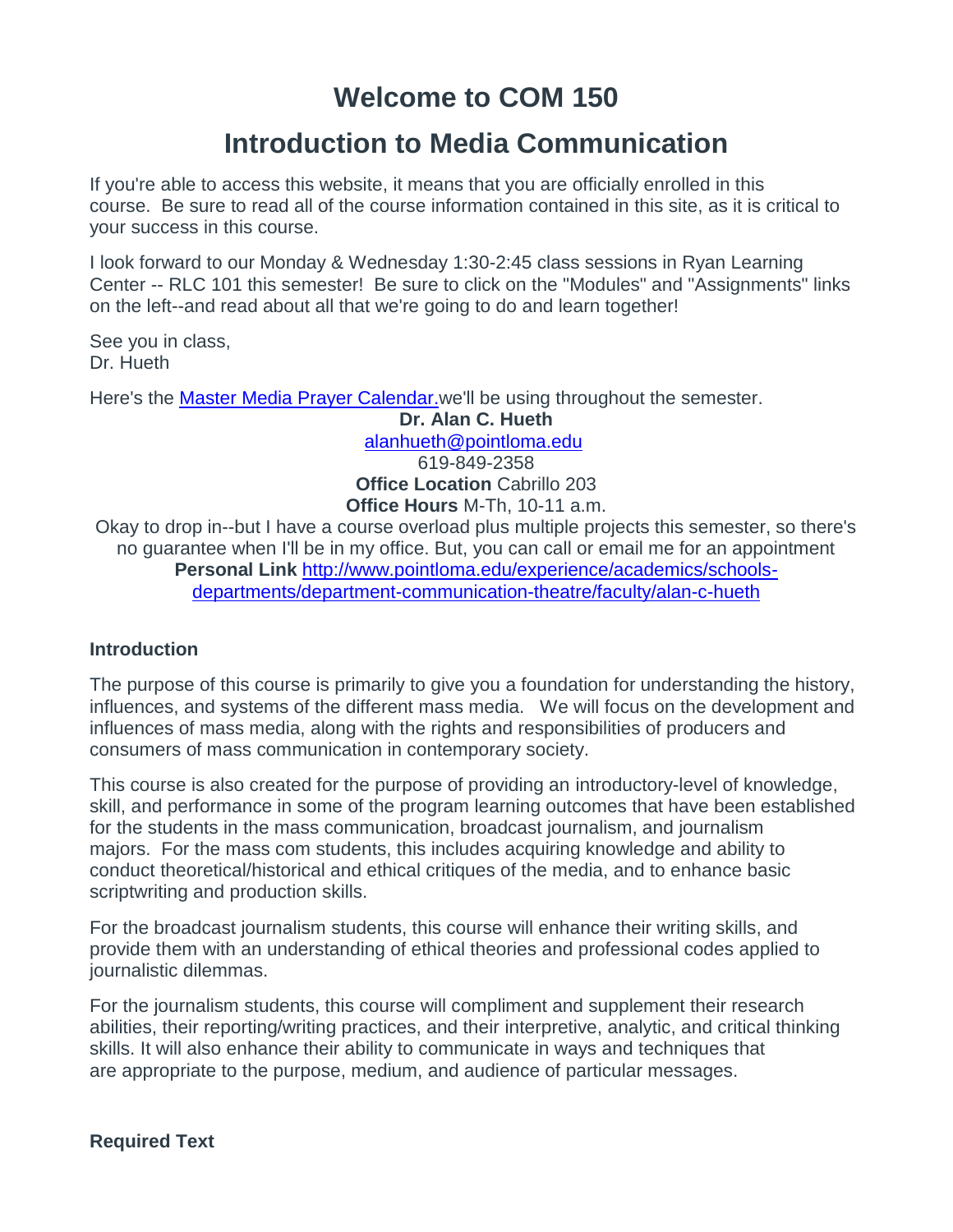Biagi, S.. *Media/Impact: An introduction to Mass Media* (11<sup>th</sup> Ed.). Belmont, CA: Thomson-**Wadsworth** 

YOU MUST PURCHASE THIS ONLINE...buy it used and save big \$\$! The university bookstore will not be selling this book.

This course will also include some supplemental online readings dealing with current issues and topics in the mass media that are relevant to your Media Expert Presentation assignment--titles and links to be added later.

# **Learning Outcomes**

At the end of this semester, students shall be able to:

- Identify and articulate the historical development, content and audiences of U.S. media
- Display an understanding of basic mass communication theories applied to real world media messages
- Analyze and critique media messages
- Identify major ethical theories and professional codes, apply them critically to ethical dilemmas, and defend the application of the theory and code to a given situation as a Christian communicator.
- Identify and connect media-related skill-sets and aptitudes to specific jobs/careers in the different media, and begin to develop the appropriate skill-sets and aptitudes for one (or more) jobs/careers in the media.

# **Course Activities:**

We'll achieve the course learning outcomes through the following course activities:

- Mini-Lectures: most of the content will be based on the textbook—with supplemental material to provide some focus and provide a bit more breadth and depth of coverage of the course material. It is expected that the lectures will be peppered with some class or group discussion and  $Q & A - as$  questions and interactions arise
- Video Clips (of films, documentaries, video interviews, program excerpts, etc.)—all designed to complement and supplement your understanding of the topics and issues in this course
- Guest Media Professionals (F2F and via Skype) sharing their preparation, knowledge, wisdom, and professional journey in the media...see the course schedule and descriptions of our planned guests
- Student research and sharing their knowledge of specific people/topics/ issues in the media
- Online in-class Canvas quizzes for chapters 1-15, and will include 20 questions for each chapter -- based solely on textbook content in each chapter. The quizzes will consist of objective T/F and multiple-choice questions. See detailed description in the "Quizzes and Final Exam" section.

# **Online Quizzes**

Assignment Objectives: this assignment is designed to accomplish two (2) objectives that relate to the course learning outcomes:

1. *To encourage you to read the assigned textbook chapters in preparation for active involvement in every course session; and*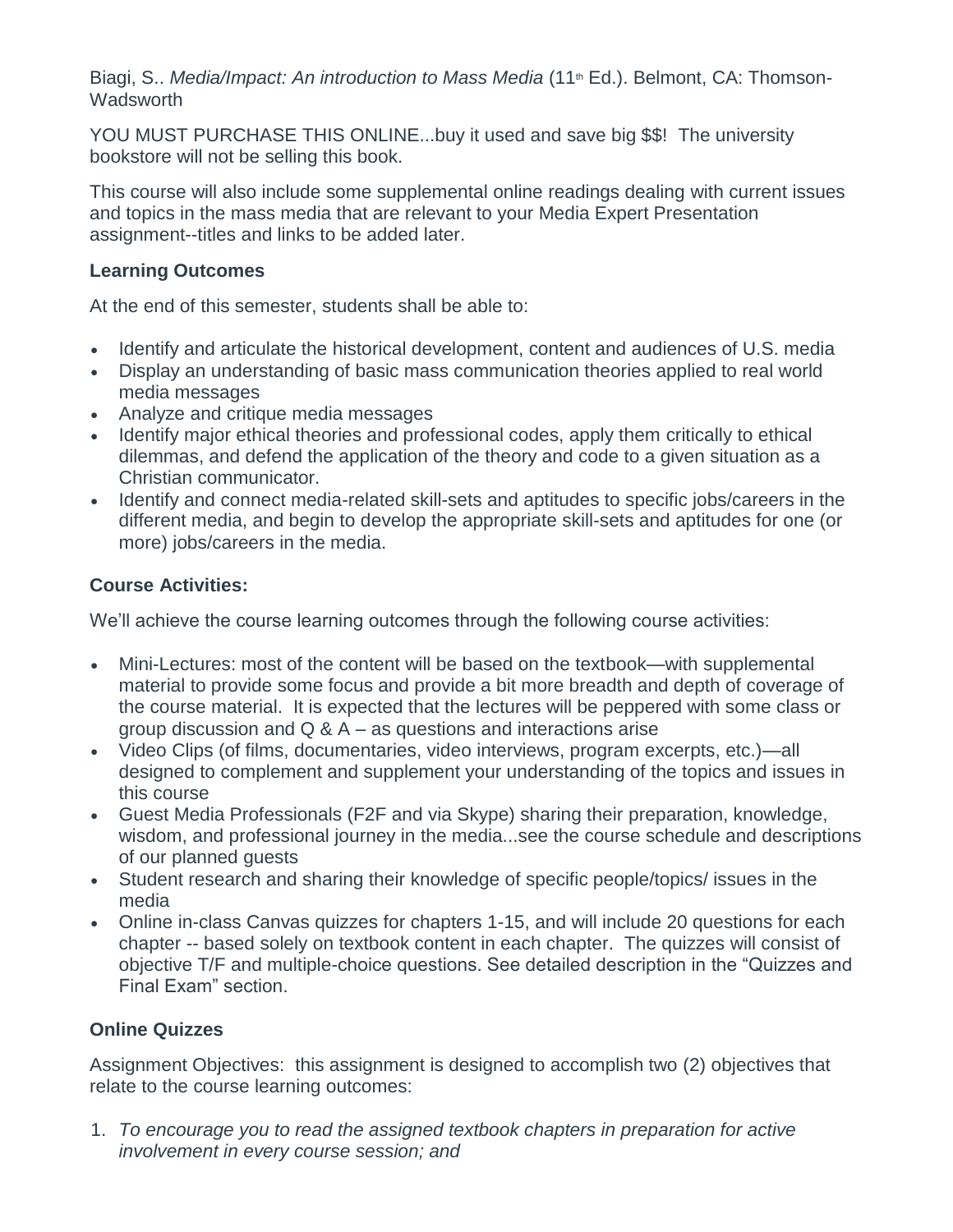## 2. *To reinforce your understanding of the content of each chapter.*

You will have fifteen (15) in-class, online Canvas quizzes—based on the content in chapters one (1) through 15. Each quiz will be based on the assigned chapter for each day in the course schedule. Each quiz will include twenty (20) questions, and the questions will be based on the "Key Terms" section at the end of each chapter. In chapters where there are less than twenty "Key Terms," additional questions on chapter content will be included. You will have 15 minutes to take each quiz, and quizzes will be given during the last 15 minutes of the assigned class session -- see the Course Schedule for all of the chapter quizzes. REMEMBER TO BRING YOUR LAPTOP OR SMART-PHONE TO CLASS TO TAKE THE QUIZ! If you don't take the quiz during the class-time allotted, you lose the points.

# **Online Final Exam**

This is the only exam in this course. The final exam will consist of two components: an objective component and an essay. The objective component will consist of 150 quiz questions from the previous chapter quizzes AND questions about the media theories presented and discussed in class. You should have access to answers to all of the past quizzes on the Canvas website up till the time of the exam.

The essay component will be a "media ethics and professional codes essay." This will, essentially, be a take home essay that is based on a case study that is provided by the instructor. There will be two different essays that will be assigned (based on your major). There will be one for journalism and broadcast journalism majors, and one for the media communication majors. You will be placed in the position of a professional journalist OR filmmaker OR television producer who is facing an ethical dilemma which calls for a decision. You will be provided with a model (the Potter Box Model) that includes the criteria you'll need to use in order to come to an ethically-principled conclusion. You will also include any relevant codes of professional ethics in your essay. We will practice using this model towards the end of the semester so that you'll understand the criteria and how to use this model. You must post your essay onto Canvas the last Friday of classes. Make sure that you compose this essay in Word and post it on Canvas as Word doc attachment. More information about the essays will be provided later.

## Ethics & Professional Codes Essay due date: **PLEASE POST YOUR ESSAY BY/BEFORE FRIDAY, APRIL 26, 2019, 10 P.M.**

# Objective Exam date: **MONDAY, MAY 1, 2017, time TBA**

# **Points and Grading:**

| <b>ASSIGNMENT:</b>                                      | <b>POINTS:</b> |
|---------------------------------------------------------|----------------|
| Chapter Quizzes (15 @ 20 points each)                   | 300            |
| <b>Media Expert Presentation</b>                        | 200            |
| <b>Final Exam: Objective Portion</b>                    | 150            |
| Final Exam: Essay--Media Ethics Case Study              | 50             |
| Professional Socialization (attendance & participation) | 100            |
| <b>TOTAL:</b>                                           | 800            |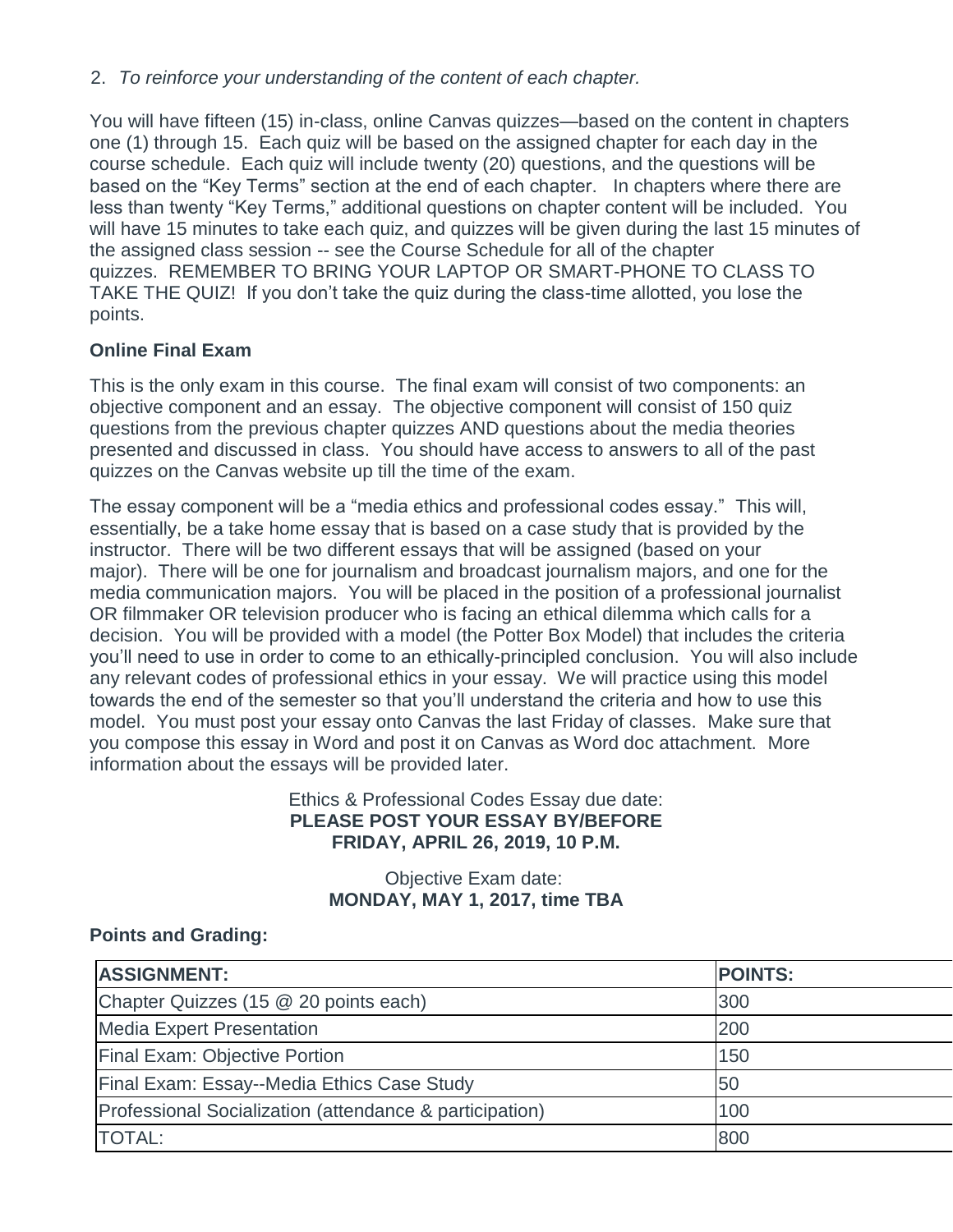#### **Grade Ranges**

738-800 A 721-737 A-705-720 B+ 657-704 B 640-656 B-624-639 C+ 576-623 C 559-575 C-543-558 D+ 496-542 D 479-495 D-

#### **Course & Assignments Schedule**

#### **WEEK 1**

### **TUESDAY, JANUARY 8, 2019 (MONDAY CLASS SCHEDULE DAY)**

Intro to course, activities, assignments, course policies, and introductions

#### **WEDNESDAY, JANUARY 9, 2019**

Introductions (continued) Students select their "Media Expert" chapter/subject presentation area Theory: Diffusion Theory Mini-Lecture/Discussion/Clips/Exercises: Ch. 1: Mass Media & Everyday Life

### **WEEK 2**

### **MONDAY, JANUARY 14, 2019**

Mini-Lecture/Discussion/Clips/Exercises: Ch 1 (continued) Theory: Magic Bullet *CH 1 ONLINE QUIZ*

#### **WEDNESDAY, JANUARY 16, 2019**

Mini-Lecture/Discussion/Clips/Exercises: Ch. 2: Books... *CH 2 ONLINE QUIZ*

### **WEEK 3**

### **MONDAY, JANUARY 21, 2019—NO CLASSES (MLK DAY)**

### **WEDNESDAY, JANUARY 23, 2019**

Theory: Agenda Setting Mini-Lecture/Discussion/Clips/Exercises: Ch. 3: Newspapers... Chapter 3: Media Expert Presentations *CH 3 ONLINE QUIZ*

**WEEK 4**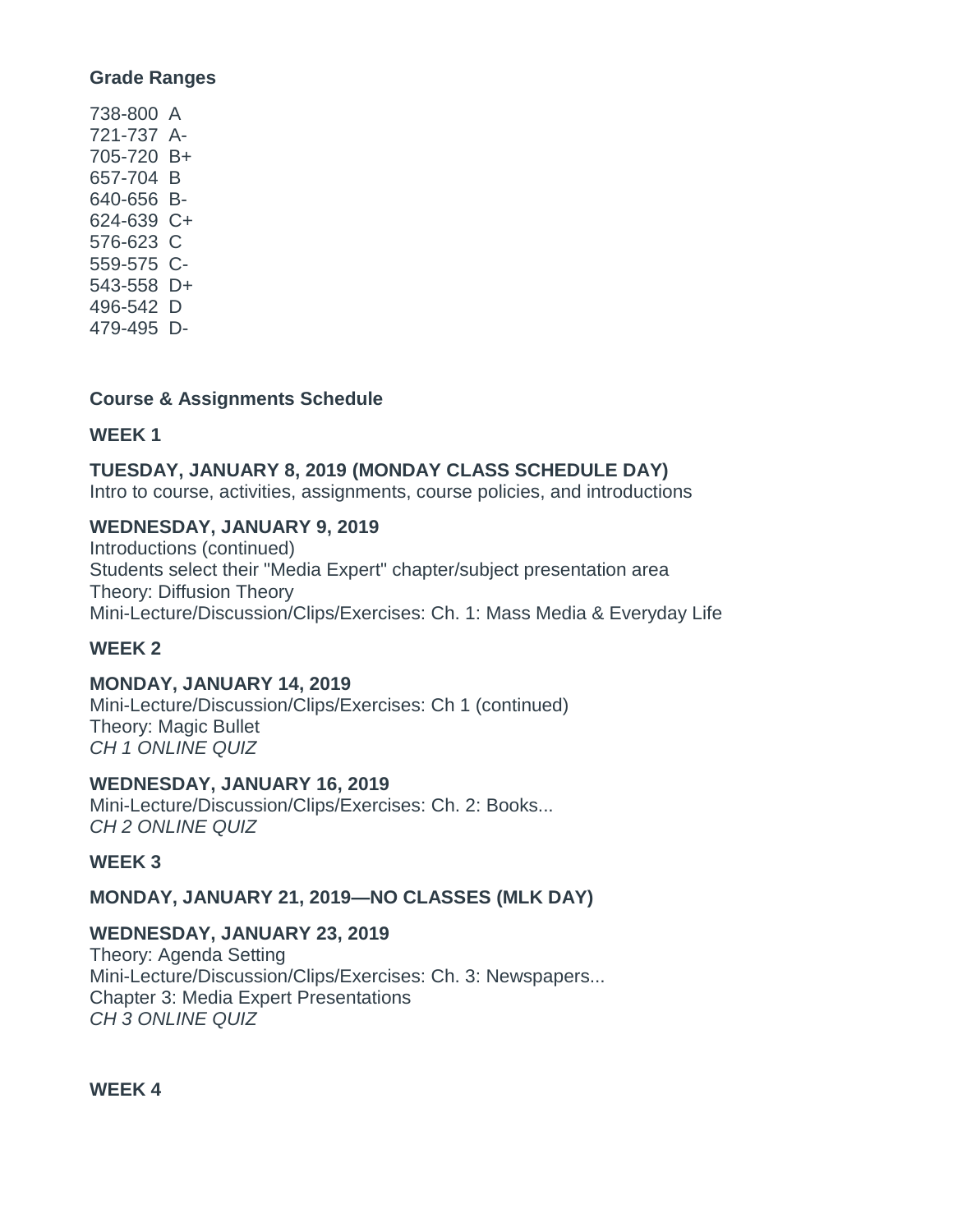## **MONDAY, JANUARY 28, 2019**

Guest speaker: \*Abby Hamblin, Writer, San Diego Union Tribune Recent [Stories.](http://www.sandiegouniontribune.com/sdut-abby-hamblin-staff.html)

#### **WEDNESDAY, JANUARY 30, 2019**

Theory: Framing Mini-Lecture/Discussion/Clips/Exercises: Ch. 4 Magazines... Chapter 4 Media Expert Presentations: Magazines... Magazine & Framing Theory Group Exercise *CH 4 ONLINE QUIZ*

## **WEEK 5**

#### **MONDAY, FEBRUARY 4, 2019**

Mini-Lecture/Discussion/Clips/Exercises: Recordings... Ch. 5 Media Expert Presentations: Recordings... *CH 5 ONLINE QUIZ*

#### **WEDNESDAY, FEBRUARY 6, 2019**

Theory: Media Uses & Gratifications Mini-Lecture/Discussion/Clips/Exercises: Media Uses and Gratifications

#### **WEEK 6**

#### **MONDAY, FEBRUARY 11, 2019**

Mini-Lecture/Discussion/Clips/Exercises: Ch. 6 Radio... Chapter 6 Media Expert Presentations: Radio... *CH 6 ONLINE QUIZ*

#### **WEDNESDAY, FEBRUARY 13, 2019**

Mini-Lecture/Discussion/Clips/Exercises: Ch. 7 Film...

### **WEEK 7**

### **MONDAY, FEBRUARY 18, 2019**

Chapter 7 Media Expert Presentations: Film... *CH 7 ONLINE QUIZ*

#### **WEDNESDAY, FEBRUARY 20, 2019**

### Guest Speakers:

1:35-2:20: \*Jason Carter (PLNU 2004 media com alumnus) Present: Mixed Reality Storytelling Lead, MicroSoft, Seattle, WA Past: Senior Program Manager (HoloLens).Director of Product and Technology (Webstore Experience) at Zulilly Inc.; Stereoscopic Supervisor (supervisor of 3-D animation) The Walt Disney Studios; Producer, Pirate Toast Games (computer game development); Layout Artist, DreamWorks Animation.

2:20-2:45: \*Erika Scopelli (PLNU, 2008 media com alumnus) Present: 1st Asst. Editor, Paramount Pictures Past: 1st Asst. Editor, Original Force; 1st Asst. Editor, ON Animation Studios; 2nd Asst. Editor, DreamWorks (*The Boss Baby*); 1st Asst. Editor, 257 Productions; Assistant Editor, E! Entertainment TV; Asst. Editor, Skip Film, LA

#### **WEEK 8**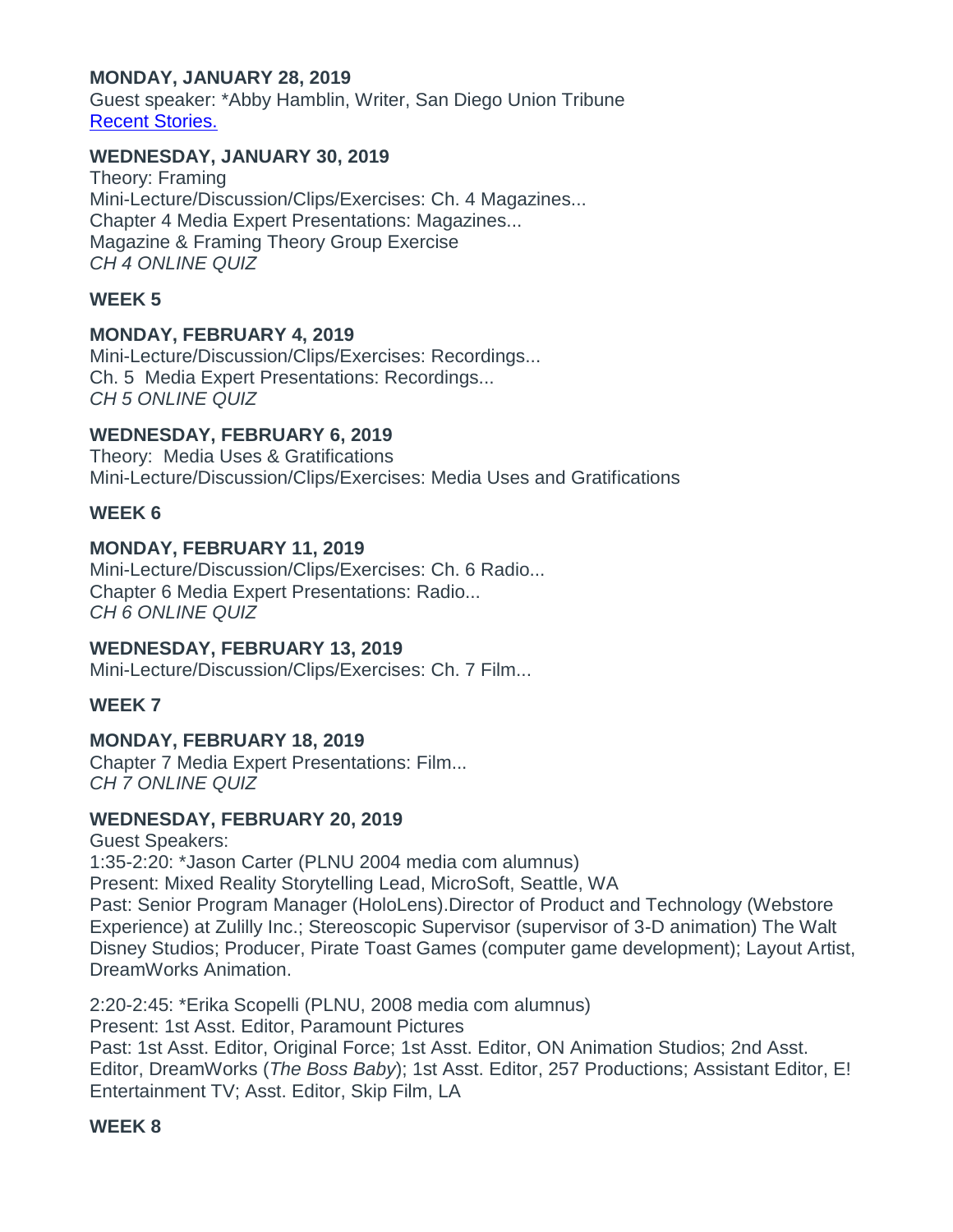## **MONDAY, FEBRUARY 25, 2019**

Theory: Cultivation Mini-Lecture/Discussion/Clips/Exercises: Ch 8 Television... Chapter 8 Media Expert Presentations: Television...

## **WEDNESDAY, FEBRUARY 27, 2019**

*CH 8 ONLINE QUIZ* Guest Speakers: 1:45-2:15--\*Dean Batali, Television Producer /Head Writer/Writer: *Buffy the Vampire Slayer, That '70's Show, Sabrina: Secrets of a Teenage Witch*, *Detective McLain: Ties That Bind*, and many others

# **WEEK 9—NO CLASSES (SPRING BREAK)**

## **WEEK 10**

# **MONDAY, MARCH 11, 2019**

Mini-Lecture/Discussion/Clips/Exercises: Ch 9 Digital Media Chapter 9 Media Expert Presentations: Digital.... *CH 9 ONLINE QUIZ*

### **WEDNESDAY, MARCH 13, 2019**

Mini-Lecture/Discussion/Clips/Exercises: Ch 10 Advertising... Chapter 10 Media Expert Presentations: Advertising.... *CH 10 ONLINE QUIZ*

## **WEEK 11**

### **MONDAY, MARCH 18, 2019**

Guest speaker: \*Mike Longhurst, Sr. VP, Business Development (Europe), McCann World Group, London, England – will be presenting background information about the MasterCard *Priceless* ad campaign

## **WEDNESDAY, MARCH 20, 2019**

Mini-Lecture/Discussion/Clips/Exercises: Ch 11 Public Relations Chapter 11 Media Expert Presentations: PR.... *CH 11 ONLINE QUIZ*

### **WEEK 12**

**MONDAY, MARCH 25, 2019** Mini-Lecture/Discussion/Clips/Exercises: Ch 12 News & Info Chapter 12 Media Expert Presentations: News.... *CH 12 ONLINE QUIZ*

### **WEDNESDAY, MARCH 27, 2019**

### Guest:

\*Kalyn McMackin (PLNU broad journ alum, 2014) Present: Sports Multimedia Journalist & Reporter, Fox 5, San Diego Past: Sports Anchor & Multimedia Journalist/Reporter, Fox21, Colorado Springs, CO; Production Asst, Fox5, San Diego.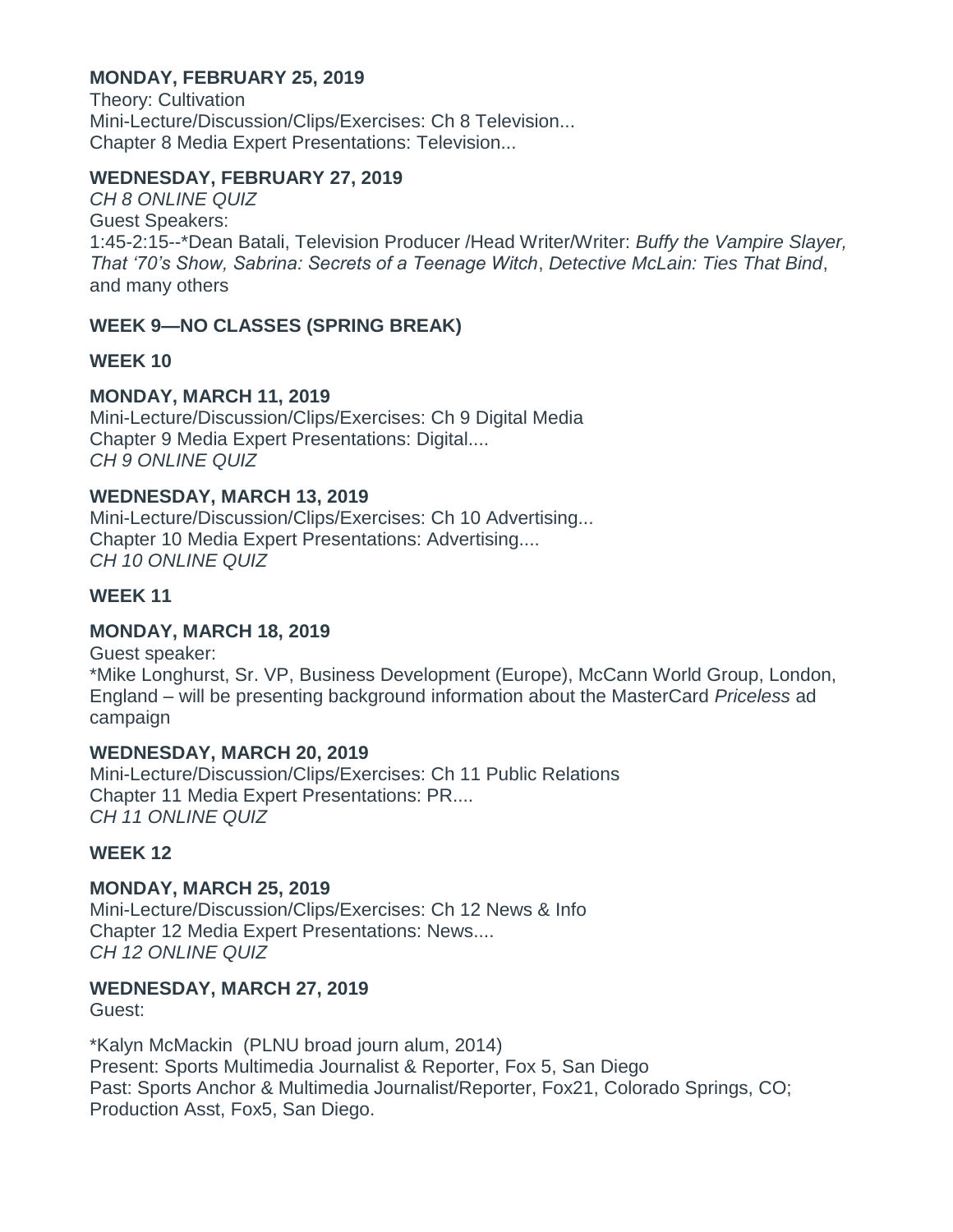Heidi Ortlip, (PLNU broad journ alum, 2008) Present: Segment Producer, Entertainment Tonight, LA Past: Producer, E! Networks, LA; Writer & Line Producer, KTLA-TV, Los Angeles; Senior Producer, Tribune Broadcasting, San Diego; Freelance Writer, Risen Magazine; Producer & Writer, Morning Show-CW6, San Diego.

## **WEEK 13**

## **MONDAY, APRIL 1, 2019**

Guest Speaker

\*Nicole Darling (2003 PLNU broadcast journalism alum) Present: Public Information Officer, City of San Diego Past: News Producer, The CW, San Diego; San Diego Living, XETV San Diego (2004-2015)

\*Karen Hutchens, CEO & Founder, Hutchens PR, San Diego, CA [http://hutchenspr.com/about-hutchens-pr/.](http://hutchenspr.com/about-hutchens-pr/)

\*Tyran Hines (2012 PLNU broadcast journ alum), media business owner and independent TV producer (tentative)

**WEDNESDAY, APRIL 3, 2019** Mini-Lecture/Discussion/Clips/Exercises: Ch 13 Society & Political Issues Chapter 13 Media Expert Presentations: Society... *CH 13 ONLINE QUIZ*

### **WEEK 14**

**MONDAY, APRIL 8, 2019** Society & Political Issues (continued): Mini-Lecture/Discussion/Clips/Exercises (continued)

# **WEDNESDAY, APRIL 10, 2019**

Mini-Lecture/Discussion/Clips/Exercises: Ch 14 Law & Regulation.... Chapter 14 Media Expert Presentations: Law... *CH 14 ONLINE QUIZ*

### **WEEK 15**

**MONDAY, APRIL 15, 2019**

**WEDNESDAY, APRIL 17, 2019** *STORIES FROM THE PAST* CH.15 ETHICS… DUE Mini-Lecture/Discussion/Clips/Exercises

### **WEEK 16**

# **MONDAY, APRIL 22, 2019--NO CLASS--HAPPY EASTER!**

Mini-Lecture/Discussion/Clips/Exercises--Ethics (continued) Chapter 15 Media Expert Presentations: Law... *CH 15 ONLINE QUIZ*

# **WEDNESDAY, APRIL 24, 2019**

Mini-Lecture/Discussion/Clips/Exercises: Ch 16 Global Media... Chapter 16 Media Expert Presentations: Global Media...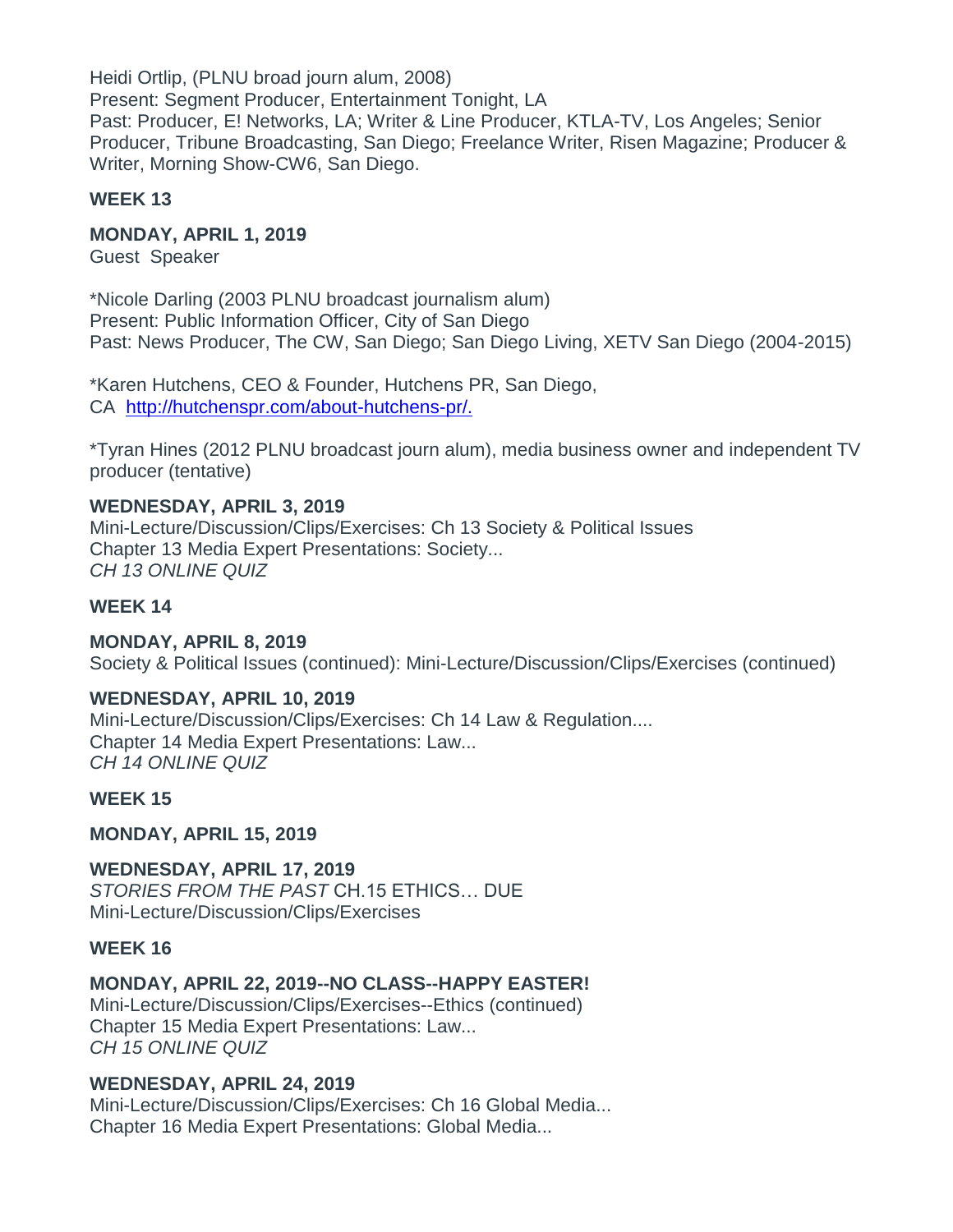## **Attendance Policy & Professional Socialization**

The communication industries are extremely time-sensitive and deadline-driven. Professionals in these businesses succeed or fail depending on their ability to follow instructions, meet deadlines, and follow through on their commitments. Now is an excellent opportunity to continue to practice and develop good habits in these areas. With this in mind, students are expected to arrive on-time to class. Attendance will be taken in all class sessions, and will occur at 1:30 pm SHARP. If you enter the classroom after that, you will be noted as "late" and will incur point reductions in your attendance grade.

Also, entering the room after class has started is disruptive to students, our guest-speakers, and to the continuity of the session. Please DO NOT be late to class sessions that include **guest speakers**...this will incur heavier point deductions.

For purposes of grading in this course…all students start with 100 points. This is the maximum amount of points that one can receive for perfect attendance in this course. Absences will incur point deductions. You'll be docked ten (10) points for every absence in this course. This will, fairly often, make the difference in your final grade. Since your grade is based on the cumulative total points at the end of course sessions for the semester, even 10 points off can make the difference between a B+ and A-, C+ and B-, etc.

As noted in the university catalog, students who miss 10% of class sessions (3 sessions) will be reported to the Vice Provost of Academic Administration. Missing 20% of class sessions (6 class sessions) will result in the student being de-enrolled from this course--if the sixth absence occurs by/before the de-enrollment date. If the sixth absence occurs AFTER the deenrollment date, faculty are told (by the Provost) to issue an for the course. This rule will be enforced.

In the event that you miss class, **you** will be expected to get notes, handouts (and anything else that you may have missed) from someone in class. You are responsible for missed material and should try to make a friend or two in this class who you can count on.

It is the student's responsibility to maintain his or her class schedule. Should the need arise to drop this course (due to personal emergencies, poor performance or attendance, etc.), the student has the responsibility to follow through (provided the drop date meets the stated calendar deadline established by the university). Simply ceasing to attend this course or failing to follow through to arrange for a change of registration (drop/add) may result in a grade of F on the official transcript.

### **Academic Behavior Policies**

Both faculty and students at Point Loma Nazarene University have the right to expect a safe and ordered environment for learning. Any student behavior that is disruptive or threatening is a serious affront to Point Loma Nazarene University as a learning community. Students who fail to adhere to appropriate academic behavioral standards may be subject to discipline. Although faculty members communicate general student expectations in their syllabi and disruptive student conduct is already addressed in the Undergraduate Student Handbook, the purpose of this policy is to clarify what constitutes disruptive behavior in the academic setting and what actions faculty and relevant administrative offices may take in response to such disruptive student behavior.